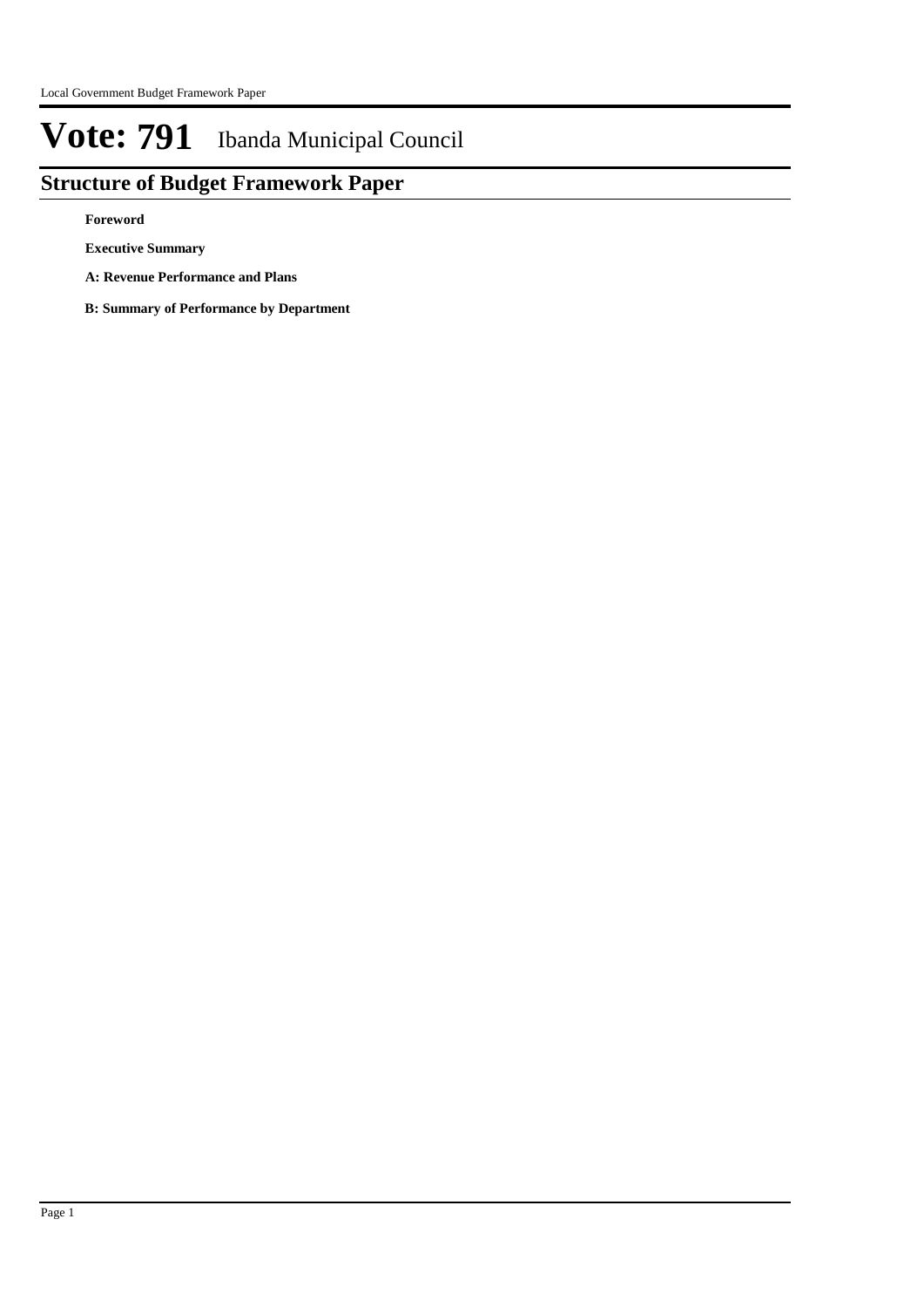## **Foreword**

Ibanda Municipal Council derives its mandate to prepare this Budget Framework Paper from Section 35 of the Local Governments Act CAP 243 which designates the Municipal council as a planning authority. In coming up with this document, consultative meetings were held at various levels from the incorporated LLGs and the Town council level and a number of priorities were discussed and agreed upon at a budget conference that was held on 23rd October 2015 to cater for the interests of all stakeholders. The consultative process culminated into a list of department/sector priorities which are in line with NDPII and the National Vision 2040 and they target to address the major development challenges facing the Municipal so as to ensure a transformed and prosperous community. The council intends to implement the key activities in the Financial year 2016/17 which include: infrastructural development like rehabilitation and maintenance of urban roads, schools, health centers water and electricity; environmental protection, preparation and implementation of detailed structural plan for the whole municipal council, support to farmers in crop and live stock enterprises, strengthening financial accountability, capacity development in the Municipal council This Budget Framework paper for Ibanda Municipal council has been prepared according to the allocated revenues amounting to shs 5,163,875,130 of which shs 4,590,860,946 are from the central government and, shs 573,014,184 are the local revenues. It's my hope that the framework will go a long way in guiding medium term development planning and annual budget FY 2016/17. On behalf of Ibanda municipal council, I take this opportunity to thank the Government of Uganda for upgrading Ibanda Town council to municipality status for effective service delivery. Thanks also go to Ibanda Town council and Ibanda District team for the work done towards preparing this document. Looking forward to a better future for this municipality

**Mr Kazwengye Melichiadis DISTRICT CHAIRPERSON/IBANDA**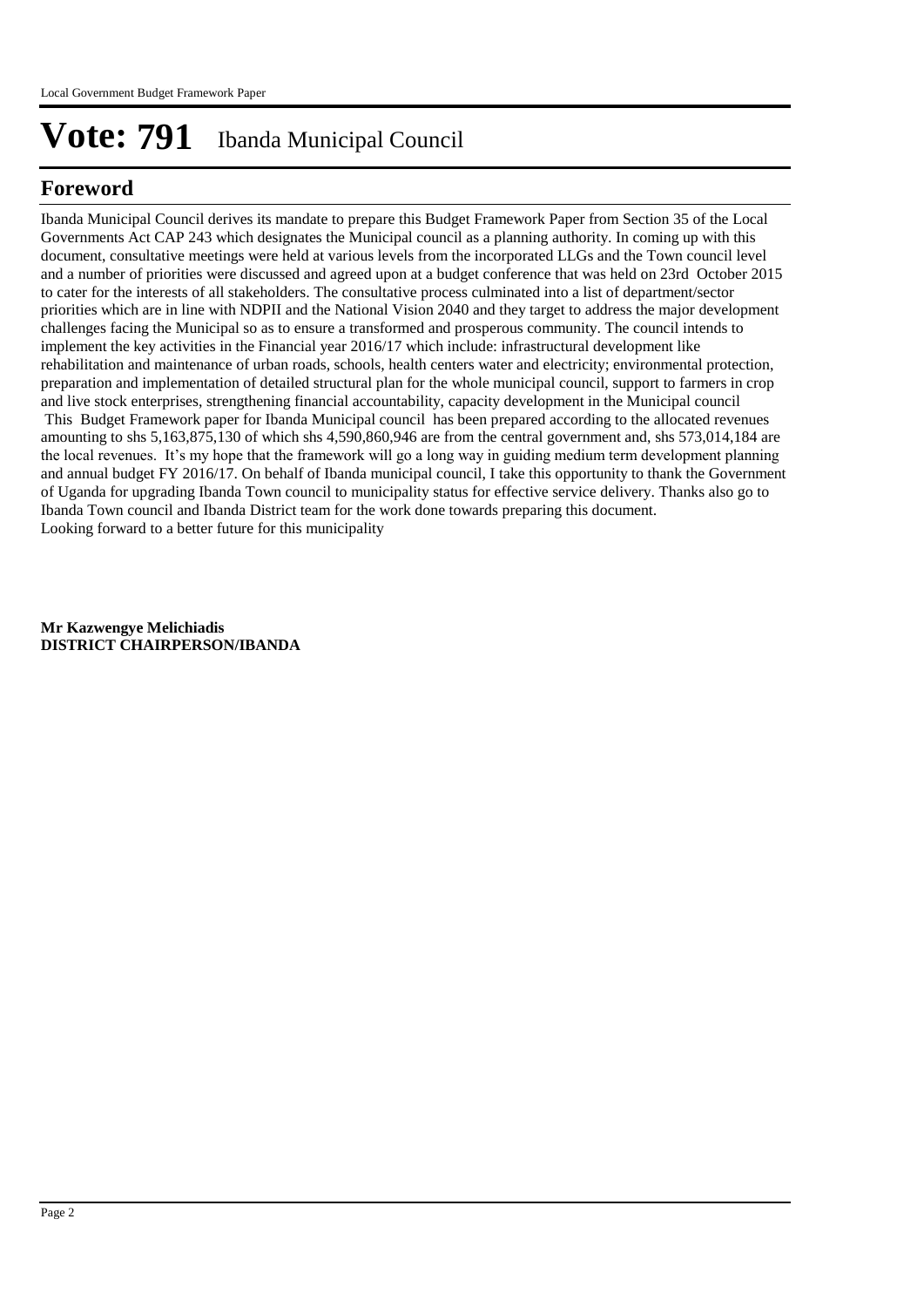### **Executive Summary**

#### **Revenue Performance and Plans**

|                                        | 2015/16                |                                            |  | 2016/17                |
|----------------------------------------|------------------------|--------------------------------------------|--|------------------------|
|                                        | <b>Approved Budget</b> | <b>Receipts by End</b><br><b>September</b> |  | <b>Proposed Budget</b> |
| UShs $000's$                           |                        |                                            |  |                        |
| 1. Locally Raised Revenues             |                        | $\Omega$                                   |  | 573,014                |
| 2a. Discretionary Government Transfers |                        | $\overline{0}$                             |  | 923,139                |
| 2b. Conditional Government Transfers   |                        | 0                                          |  | 3,667,722              |
| <b>Total Revenues</b>                  |                        | 0                                          |  | 5,163,875              |

#### *Revenue Performance in the first quarter of 2015/16*

Ibanda municipal council is due to start operating effective FY 2016/17 thus not revenue performance FY 2015/16

#### *Planned Revenues for 2016/17*

Ibanda Municipal council is expecting to receive 4,590,860,946 as central government transfers and 573875130 from local revenue collections totalling to 5,163,875,130 shillings.

#### **Expenditure Performance and Plans**

|                            | 2015/16                |                                                    | 2016/17                |  |
|----------------------------|------------------------|----------------------------------------------------|------------------------|--|
| <b>UShs 000's</b>          | <b>Approved Budget</b> | <b>Actual</b><br><b>Expenditure by</b><br>end Sept | <b>Proposed Budget</b> |  |
| 1a Administration          | $\Omega$               | $\Omega$                                           | 573,364                |  |
| 2 Finance                  | $\Omega$               | $\Omega$                                           | 286,204                |  |
| 3 Statutory Bodies         | $\Omega$               | $\Omega$                                           | 250,365                |  |
| 4 Production and Marketing | $\Omega$               | $\Omega$                                           | 84,260                 |  |
| 5 Health                   | $\Omega$               | $\Omega$                                           | 578,183                |  |
| 6 Education                | $\Omega$               | $\Omega$                                           | 2,911,594              |  |
| 7a Roads and Engineering   | $\Omega$               | $\Omega$                                           | 186,089                |  |
| 7b Water                   | $\Omega$               | $\Omega$                                           | $\Omega$               |  |
| 8 Natural Resources        | $\Omega$               | $\Omega$                                           | 63,698                 |  |
| 9 Community Based Services | $\Omega$               | 0                                                  | 81,352                 |  |
| 10 Planning                | $\mathbf{0}$           | $\Omega$                                           | 88,487                 |  |
| 11 Internal Audit          | $\mathbf{0}$           | $\mathbf{0}$                                       | 60,279                 |  |
| <b>Grand Total</b>         | $\bf{0}$               | $\bf{0}$                                           | 5,163,875              |  |
| Wage Rec't:                | 0                      | 0                                                  | 2,704,806              |  |
| Non Wage Rec't:            | 0                      | 0                                                  | 2,235,191              |  |
| Domestic Dev't             | 0                      | 0                                                  | 223,878                |  |
| Donor Dev't                | 0                      | 0                                                  | $\boldsymbol{\theta}$  |  |

*Expenditure Performance in the first quarter of 2015/16*

#### N/A

#### *Planned Expenditures for 2016/17*

The Ibanda Muncipal council vote 791 undertakes to implement the vote functions and deliver the outputs subject to the availability of budget resources.The expenditure plans/priorities for the FY 2016/17 have been picked from from the second Five year Development plan aligned to the thematic areas of the National Development Plan II focusing on monitoring and supervision of government programmes and projects,infrastructural development ,human resource development,agricultural production,commun

#### *Medium Term Expenditure Plans*

The medium term expenditure plans include payment of staff salries for 12 months, monitoring and supervision of government programmes and projects both at municipal level and LLGscondinating and managing finances and ensuring accountability,faciltating council mandatory meetings,infrastructural development ,human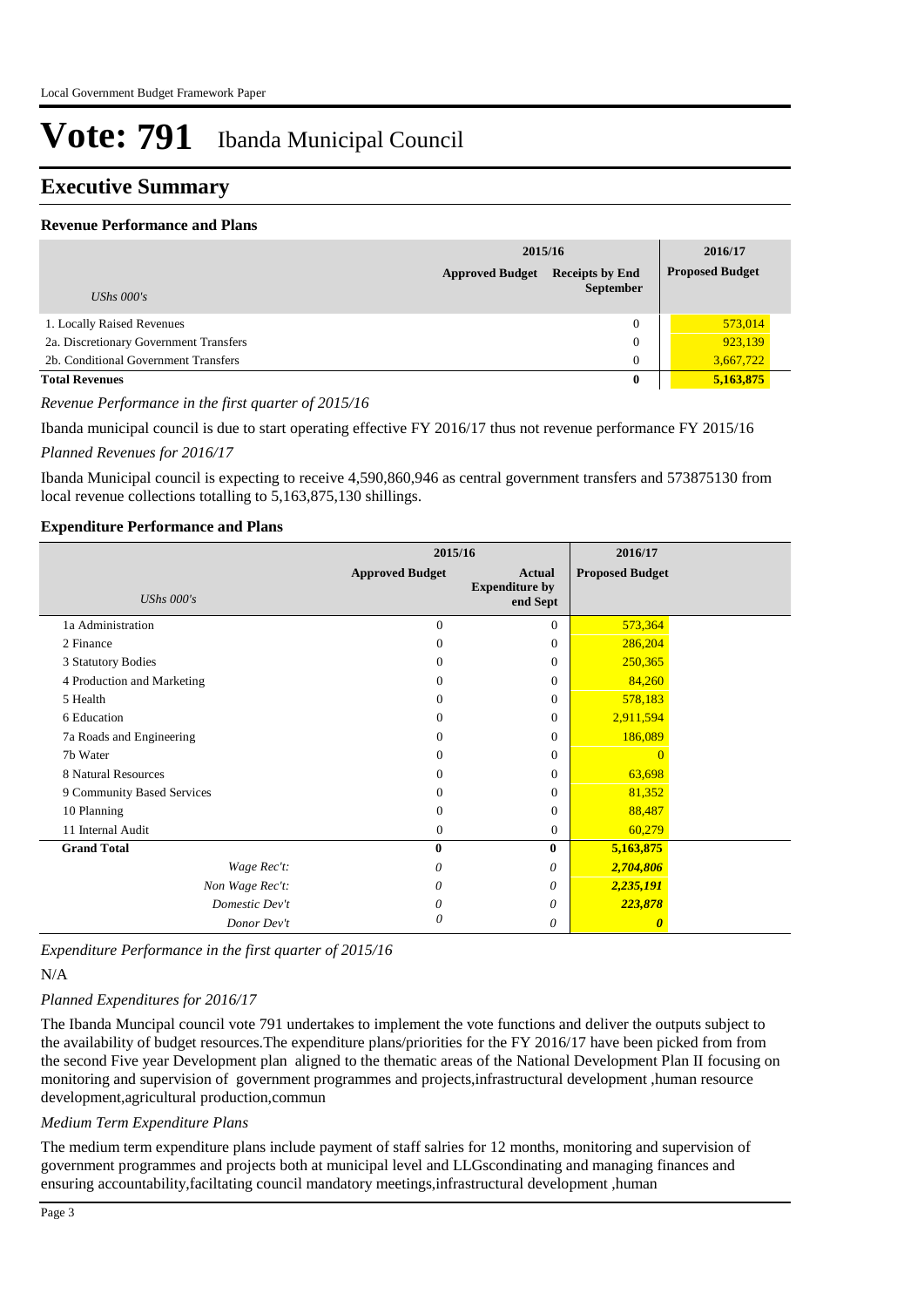## **Executive Summary**

management,agricultural sextnsion services,community development and empowernment,urban planning,public health among others.

#### **Challenges in Implementation**

The municipal council perceives inadequate funds due to low local revenues base,inadequate means of transport and road equipment,limited space,poor road networks due lack of road fund allocation,capacity gaps due to inadeuate unconditional grant wage.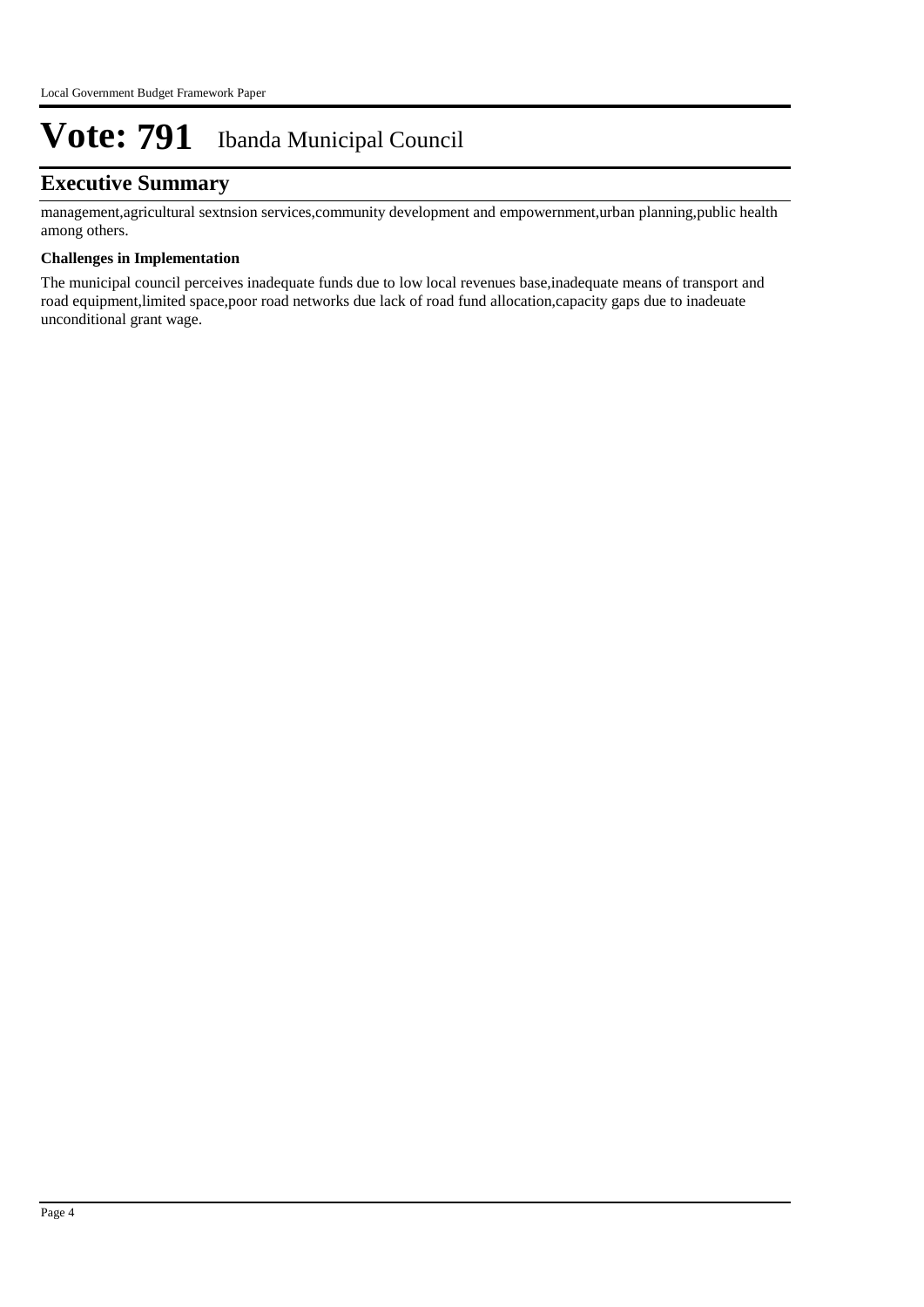## **A. Revenue Performance and Plans**

|                                                          | 2015/16                |                                            |                        |  |
|----------------------------------------------------------|------------------------|--------------------------------------------|------------------------|--|
| UShs $000's$                                             | <b>Approved Budget</b> | <b>Receipts by End</b><br><b>September</b> | <b>Proposed Budget</b> |  |
| <b>1. Locally Raised Revenues</b>                        |                        | $\mathbf{0}$                               | 573,014                |  |
| Local Service Tax                                        |                        | $\Omega$                                   | 31,500                 |  |
| Advertisements/Billboards                                |                        | $\Omega$                                   | 4,221                  |  |
| Animal & Crop Husbandry related levies                   |                        | $\Omega$                                   | 18,900                 |  |
| <b>Business licences</b>                                 |                        | $\mathbf{0}$                               | 75,264                 |  |
| Ground rent                                              |                        | $\Omega$                                   | 3,150                  |  |
| Local Government Hotel Tax                               |                        | $\Omega$                                   | 10,500                 |  |
| Market/Gate Charges                                      |                        | $\Omega$                                   | 50,211                 |  |
| Other Fees and Charges                                   |                        | $\Omega$                                   | 36,659                 |  |
| Park Fees                                                |                        | $\Omega$                                   | 251,616                |  |
| Property related Duties/Fees                             |                        | $\Omega$                                   | 55,587                 |  |
| Registration (e.g. Births, Deaths, Marriages, etc.) Fees |                        | $\Omega$                                   | 6.300                  |  |
| <b>Inspection Fees</b>                                   |                        | $\Omega$                                   | 29,106                 |  |
| 2a. Discretionary Government Transfers                   |                        | $\mathbf{0}$                               | 923,139                |  |
| Urban Unconditional Grant (Wage)                         |                        | $\Omega$                                   | 470,011                |  |
| Urban Discretionary Development Equalization Grant       |                        | $\Omega$                                   | 124,938                |  |
| Urban Unconditional Grant (Non-Wage)                     |                        | $\Omega$                                   | 328,189                |  |
| 2b. Conditional Government Transfers                     |                        | $\mathbf{0}$                               | 3,667,722              |  |
| Development Grant                                        |                        | $\Omega$                                   | 98,939                 |  |
| Support Services Conditional Grant (Non-Wage)            |                        | $\theta$                                   | 193,833                |  |
| Sector Conditional Grant (Wage)                          |                        | $\Omega$                                   | 2,829,650              |  |
| Sector Conditional Grant (Non-Wage)                      |                        | $\overline{0}$                             | 545,300                |  |
| <b>Total Revenues</b>                                    |                        | $\mathbf{0}$                               | 5.163.875              |  |

#### **Revenue Performance in the first Quarter of 2015/16**

*(i) Locally Raised Revenues* 

*(ii) Central Government Transfers*

*(iii) Donor Funding*

#### **Planned Revenues for 2016/17**

*(i) Locally Raised Revenues* 

*(ii) Central Government Transfers*

*(iii) Donor Funding*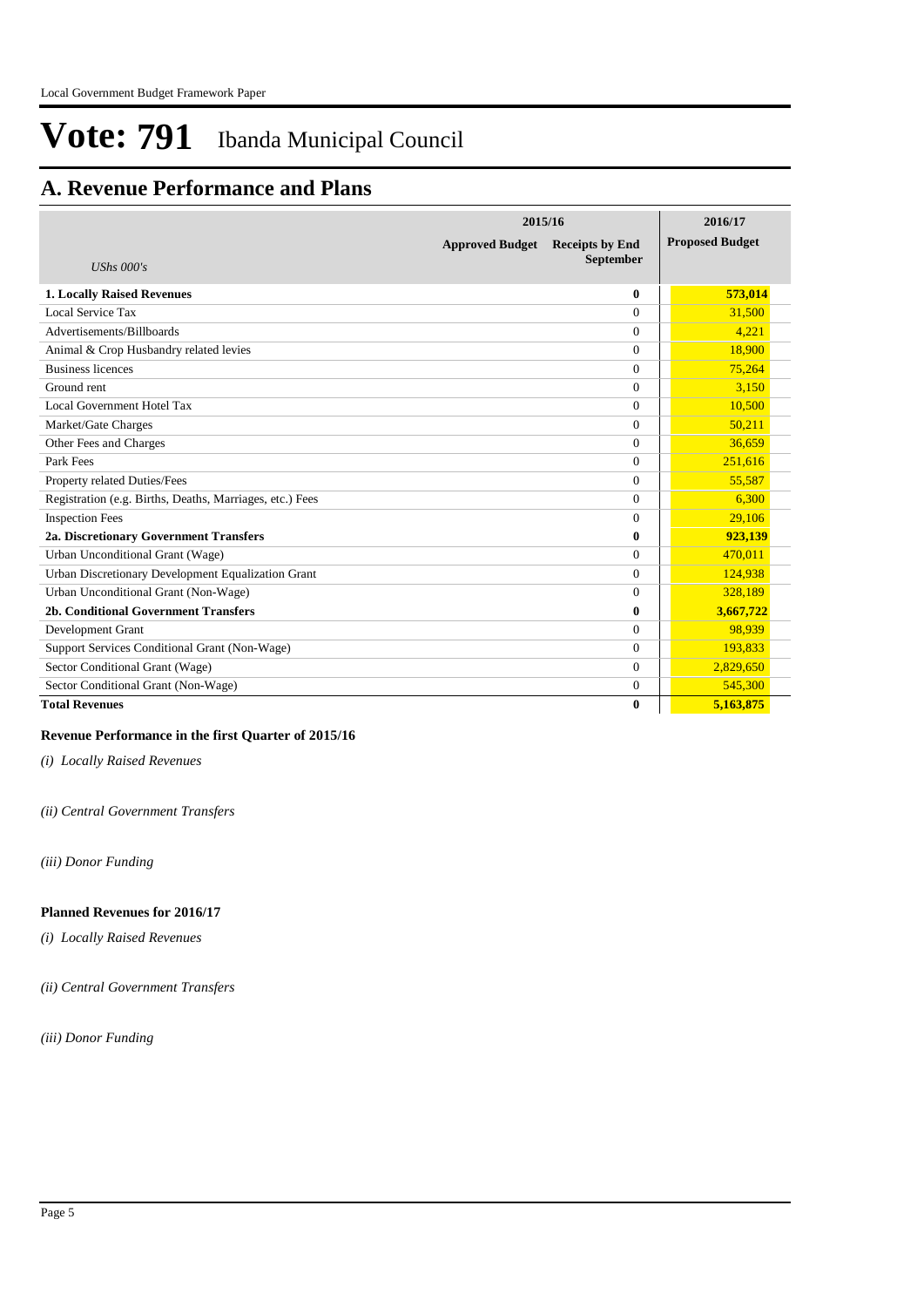## **Summary of Performance and Plans by Department**

### *Workplan 1a: Administration*

#### **(i) Overview of Workplan Revenue and Expenditures**

| <b>UShs Thousand</b>                               |                                  | 2015/16                       | 2016/17                          |  |
|----------------------------------------------------|----------------------------------|-------------------------------|----------------------------------|--|
|                                                    | <b>Approved</b><br><b>Budget</b> | <b>Outturn by</b><br>end Sept | <b>Proposed</b><br><b>Budget</b> |  |
| A: Breakdown of Workplan Revenues:                 |                                  |                               |                                  |  |
| <b>Recurrent Revenues</b>                          | $\theta$                         | 0                             | 520,732                          |  |
| <b>Locally Raised Revenues</b>                     |                                  | 0                             | 142,369                          |  |
| Support Services Conditional Grant (Non-Wage)      |                                  | 0                             | 193,833                          |  |
| Urban Unconditional Grant (Non-Wage)               |                                  | 0                             | 68,450                           |  |
| Urban Unconditional Grant (Wage)                   |                                  | $\Omega$                      | 116,079                          |  |
| <b>Development Revenues</b>                        | $\theta$                         | $\theta$                      | 43,728                           |  |
| Urban Discretionary Development Equalization Grant |                                  | 0                             | 43,728                           |  |
| <b>Total Revenues</b>                              | 0                                | $\bf{0}$                      | 564,460                          |  |
| <b>B: Overall Workplan Expenditures:</b>           |                                  |                               |                                  |  |
| Recurrent Expenditure                              | 0                                | $\theta$                      | 529,636                          |  |
| Wage                                               |                                  | $\overline{0}$                | 116,079                          |  |
| Non Wage                                           |                                  | $\mathbf{0}$                  | 413,557                          |  |
| Development Expenditure                            | $\theta$                         | $\theta$                      | 43,728                           |  |
| Domestic Development                               |                                  | $\overline{0}$                | 43,728                           |  |
| Donor Development                                  |                                  | $\mathbf{0}$                  |                                  |  |
| <b>Total Expenditure</b>                           | 0                                | $\mathbf{0}$                  | 573,364                          |  |

#### *Revenue and Expenditure Performance in the first quarter of 2015/16*

#### *Department Revenue and Expenditure Allocations Plans for 2016/17*

The sector was allocated was allocated 496,871,000 with support service non wage 83,232,000 ,un conditional non wage 58,606,000, wage 116,079,000,Local revenue 119,448,000, multi sectoral 119,505,000, and equalisation 43,728 respectively.

#### **(ii) Summary of Past and Planned Workplan Outputs**

*Physical Performance in the first quarter of 2015/16*

#### *Plans for 2016/17 by Vote Function*

The key service delivery outputs among others include records management, Human resource Management, Supervision of division programme implementation, Public information dissemination, office support services, assets and facilities management others

#### *Medium Term Plans and Links to the Development Plan*

The sector will undertake key activities like payment of staff salries,monitoring and supervision of government projects and programmes,huam resource development,records management disermination of informanation,ensuring revenue collection and accountability among others

## **(iii) Details of Off-Budget Activities carried out by NGOs, Central Government, the Private Sector and Donors**

N/A

#### **(iv) The three biggest challenges faced by the department in improving local government services**

#### *Inadequate funding 1.*

The sector has no conditional grant and the local reveue is minimal implying limited funding and implementation of programmes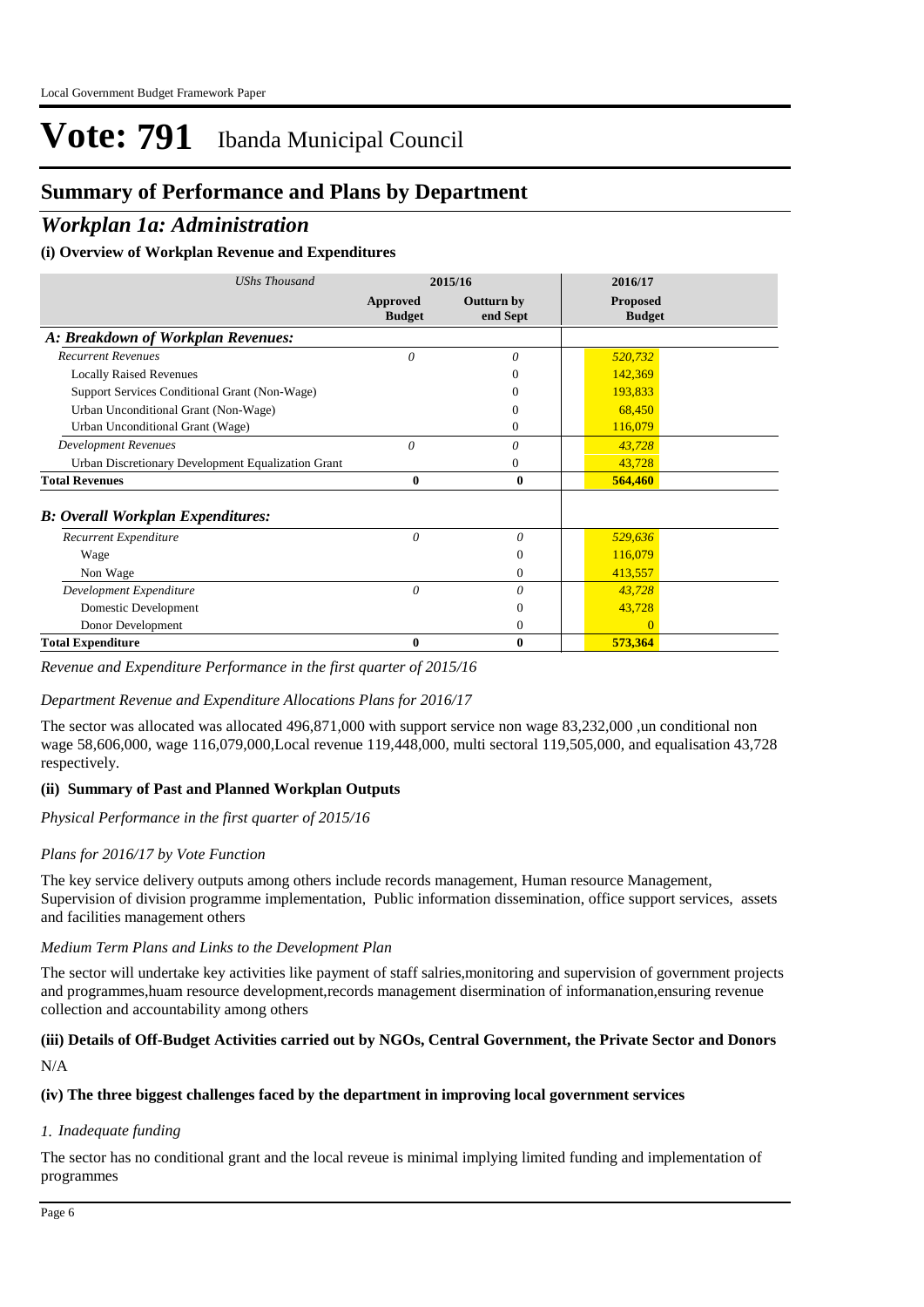## *Workplan 1a: Administration*

#### *Inaquate stuffing 2.*

The sector is currently understaffed and the wage allocated will cater for limted key possition remaing with some gaps

#### *Inadequate transport facilities 3.*

The sector has no means of transport to monitor and supervise government p0-rogrammes and projects.

### *Workplan 2: Finance*

#### **(i) Overview of Workplan Revenue and Expenditures**

| <b>UShs Thousand</b>                     |                           | 2015/16                | 2016/17                          |
|------------------------------------------|---------------------------|------------------------|----------------------------------|
|                                          | Approved<br><b>Budget</b> | Outturn by<br>end Sept | <b>Proposed</b><br><b>Budget</b> |
| A: Breakdown of Workplan Revenues:       |                           |                        |                                  |
| <b>Recurrent Revenues</b>                | 0                         | $\theta$               | 286,204                          |
| <b>Locally Raised Revenues</b>           |                           |                        | 104,032                          |
| Urban Unconditional Grant (Non-Wage)     |                           | 0                      | 101,722                          |
| Urban Unconditional Grant (Wage)         |                           | 0                      | 80,450                           |
| <b>Total Revenues</b>                    | $\bf{0}$                  | $\bf{0}$               | 286,204                          |
| <b>B: Overall Workplan Expenditures:</b> |                           |                        |                                  |
| Recurrent Expenditure                    | $\theta$                  | $\theta$               | 286,204                          |
| Wage                                     |                           | $\Omega$               | 80,450                           |
| Non Wage                                 |                           | $^{0}$                 | 205,754                          |
| Development Expenditure                  | $\theta$                  | $\theta$               |                                  |
| Domestic Development                     |                           |                        |                                  |
| Donor Development                        |                           | 0                      | $\Omega$                         |
| <b>Total Expenditure</b>                 |                           | 0                      | 286,204                          |

*Revenue and Expenditure Performance in the first quarter of 2015/16*

#### *Department Revenue and Expenditure Allocations Plans for 2016/17*

The department will receive the following revenues,-Local revenue totalling to shs 104,023,000. , Urban un conditional Grant 101,722,000, Urban un conditional Grant Wage-80,450,000 .These allocations will cover the re curent expenditure both Wage and non Wage and other development expenditures like furniture,IT equipment and soft ware and other capital.Expenditure The department will allocate the above revenues in the following financial Vote out puts ,Financial Management services,Revenue

#### **(ii) Summary of Past and Planned Workplan Outputs**

*Physical Performance in the first quarter of 2015/16*

#### *Plans for 2016/17 by Vote Function*

-Preperation of annual Estimates 2016/2017 , Preperation of 4 Quarterly financial reports, Preperation of monthly reports, Preperation of Quartly reports of all conditional grants ,Agences e.g LGMSD, Road fund,PHC,UPE/USE, Carry out revenue Assesment exercise in all divisions of the Municipal Council, Enforce Revenue collections,Preperation of Final Aounts 2016/2017, Facilitate both Internal and External Audits 2016/2017,

#### *Medium Term Plans and Links to the Development Plan*

Financial Management services and accountability, Quarterly allocations of funds to LLG (3 Divisions) and conditional funds to departments (Cost centre) for the next 4 years, Budgeting and planning.-Crdinating the preperation of the budget and work plans for the next 4 years, Revenue Management and Collection services, Recording of revenues in registers and updating books of accounts, Monthly reports from 3 divisions for the next 4 years. ACCOUNTING SERVICES,Cordinating, guidance and pre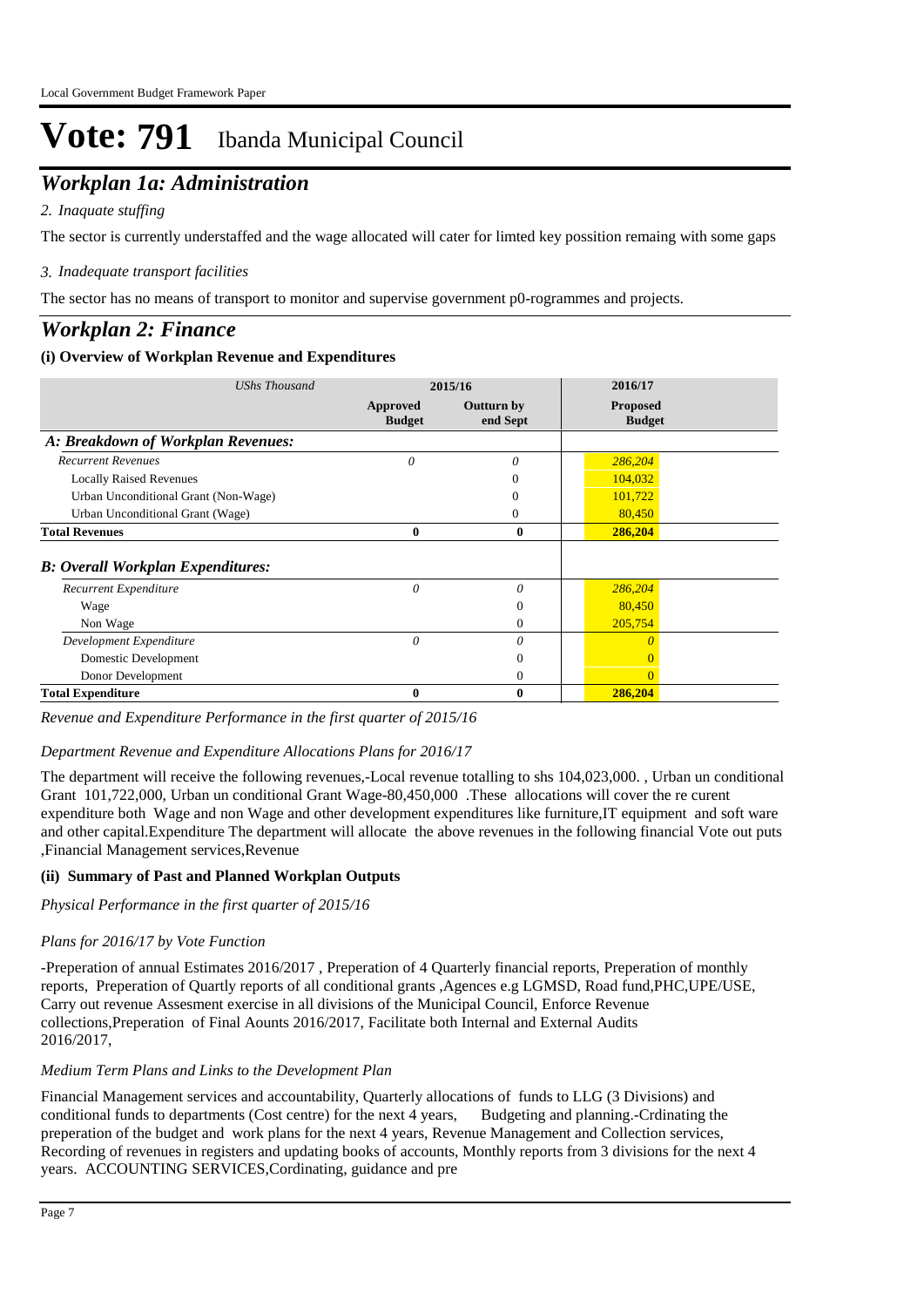### *Workplan 2: Finance*

**(iii) Details of Off-Budget Activities carried out by NGOs, Central Government, the Private Sector and Donors** 

.NGO/Off Budget items at The Municipal councial.NGO/Off Budget items at The Municipal councial

#### **(iv) The three biggest challenges faced by the department in improving local government services**

#### *In adquate Resources 1.*

Both local and central Governments transfers to finance the increasing demands for quartely services

#### *Under staffing 2.*

which hempers execution of duties and service deliverly

*Lack of transport facilitiesand adequate IT equipments 3.*

to come up with computerrised data base

### *Workplan 3: Statutory Bodies*

#### **(i) Overview of Workplan Revenue and Expenditures**

| <b>UShs Thousand</b>                          |                                  | 2015/16                | 2016/17                          |  |
|-----------------------------------------------|----------------------------------|------------------------|----------------------------------|--|
|                                               | <b>Approved</b><br><b>Budget</b> | Outturn by<br>end Sept | <b>Proposed</b><br><b>Budget</b> |  |
| A: Breakdown of Workplan Revenues:            |                                  |                        |                                  |  |
| <b>Recurrent Revenues</b>                     | $\theta$                         | 0                      | 250,365                          |  |
| <b>Locally Raised Revenues</b>                |                                  | 0                      | 114,602                          |  |
| Support Services Conditional Grant (Non-Wage) |                                  | $_{0}$                 | 110,601                          |  |
| Urban Unconditional Grant (Non-Wage)          |                                  |                        | 6,562                            |  |
| Urban Unconditional Grant (Wage)              |                                  | 0                      | 18,600                           |  |
| <b>Total Revenues</b>                         | $\bf{0}$                         | $\bf{0}$               | 250,365                          |  |
| <b>B: Overall Workplan Expenditures:</b>      |                                  |                        |                                  |  |
| Recurrent Expenditure                         | 0                                | 0                      | 250,365                          |  |
| Wage                                          |                                  | $\Omega$               | 18,600                           |  |
| Non Wage                                      |                                  | $\Omega$               | 231,765                          |  |
| Development Expenditure                       | $\theta$                         | $\theta$               |                                  |  |
| Domestic Development                          |                                  | $\Omega$               |                                  |  |
| Donor Development                             |                                  | $\overline{0}$         |                                  |  |
| <b>Total Expenditure</b>                      | $\bf{0}$                         | $\bf{0}$               | 250,365                          |  |

*Revenue and Expenditure Performance in the first quarter of 2015/16*

#### *Department Revenue and Expenditure Allocations Plans for 2016/17*

The sector is expecting to receive Ugx 250,365,081/= and which will be spent as follows; Ugx 115,867,540 as been allocated toMunicipal council administration services, Ugx 18,600,000 for payment of salaries for Municipal, Divisional and other salary eligible members of staff in the deparment, Ugx 46,347,016 has been allocated to municipal political and executive oversight, Ugx 23,173,508 for standing committee services while 11, 586,754 and 11,586,754 has been allocated to strengtening Financia

#### **(ii) Summary of Past and Planned Workplan Outputs**

*Physical Performance in the first quarter of 2015/16*

#### *Plans for 2016/17 by Vote Function*

Te planned outputs include among others; 5 Municipal council meetings held, 1 ULGA subscription done, 300 land applications (registration, renewal, lease extensions) cleared, salaries for Political heads paid for twelve months, 40 new staff members recruited and others promoted and 20 standing committee meetings held 12 MEC meetings held,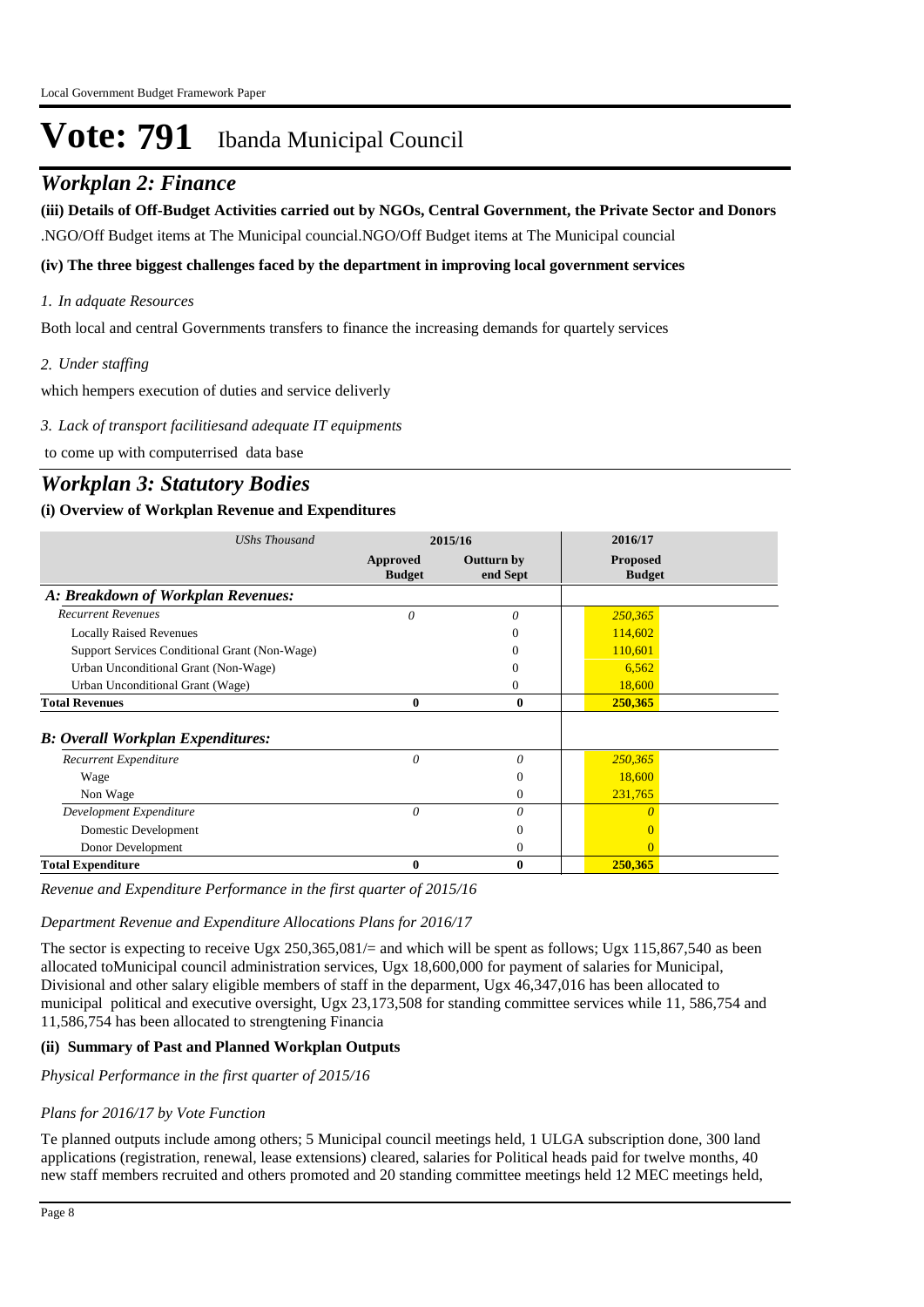## *Workplan 3: Statutory Bodies*

*Medium Term Plans and Links to the Development Plan*

N/A

N/A **(iii) Details of Off-Budget Activities carried out by NGOs, Central Government, the Private Sector and Donors** 

**(iv) The three biggest challenges faced by the department in improving local government services**

*community pressure 1.*

This humpers service delivery.

*inadequate funding 2.*

Due to the condition of 20% allocation from the previous local revenue collections.

*Lack of means of tranport for the statutory bodies 3.*

Since the council has not been equipe3d with vehicles or any other means of transport.

## *Workplan 4: Production and Marketing*

#### **(i) Overview of Workplan Revenue and Expenditures**

| <b>UShs Thousand</b>                      |                           | 2016/17<br>2015/16            |                                  |  |
|-------------------------------------------|---------------------------|-------------------------------|----------------------------------|--|
|                                           | Approved<br><b>Budget</b> | <b>Outturn by</b><br>end Sept | <b>Proposed</b><br><b>Budget</b> |  |
| A: Breakdown of Workplan Revenues:        |                           |                               |                                  |  |
| <b>Recurrent Revenues</b>                 | 0                         | 0                             | 84,260                           |  |
| <b>Locally Raised Revenues</b>            |                           | 0                             | 17,190                           |  |
| Sector Conditional Grant (Non-Wage)       |                           | 0                             | 13,064                           |  |
| Sector Conditional Grant (Wage)           |                           |                               | 28,942                           |  |
| Urban Unconditional Grant (Non-Wage)      |                           | 0                             | 6,562                            |  |
| Urban Unconditional Grant (Wage)          |                           | 0                             | 18,502                           |  |
| <b>Total Revenues</b>                     | $\bf{0}$                  | $\bf{0}$                      | 84,260                           |  |
| <b>B</b> : Overall Workplan Expenditures: |                           |                               |                                  |  |
| Recurrent Expenditure                     | $\theta$                  | $\theta$                      | 84,260                           |  |
| Wage                                      |                           | $\overline{0}$                | 18,502                           |  |
| Non Wage                                  |                           | $\Omega$                      | 65,758                           |  |
| Development Expenditure                   | $\theta$                  | 0                             |                                  |  |
| Domestic Development                      |                           | $\Omega$                      |                                  |  |
| Donor Development                         |                           | $\mathbf{0}$                  |                                  |  |
| <b>Total Expenditure</b>                  | 0                         | $\mathbf{0}$                  | 84,260                           |  |

*Revenue and Expenditure Performance in the first quarter of 2015/16*

*Department Revenue and Expenditure Allocations Plans for 2016/17*

The depatmental 2016/17 projected workplan revenues are as follows: Sector conditional grant (Non-wage), 13,063,743=; Sector conditional grant (Wage), 28,941,878=; Locally raised revenues, 17,190,000=; Urban Unconditional Grant (Non-wage, 6,562,000= and Urban Unconditional Grant (wage), 18,502,000=, giving a total budget of 84,259,621=.

The same FY, these revenues are projected to cover the expenditures of the Recurrent (Wage), 18,502,000= and Recurrent (Non-wage),  $65,757,621=$  totalling to an

#### **(ii) Summary of Past and Planned Workplan Outputs**

*Physical Performance in the first quarter of 2015/16*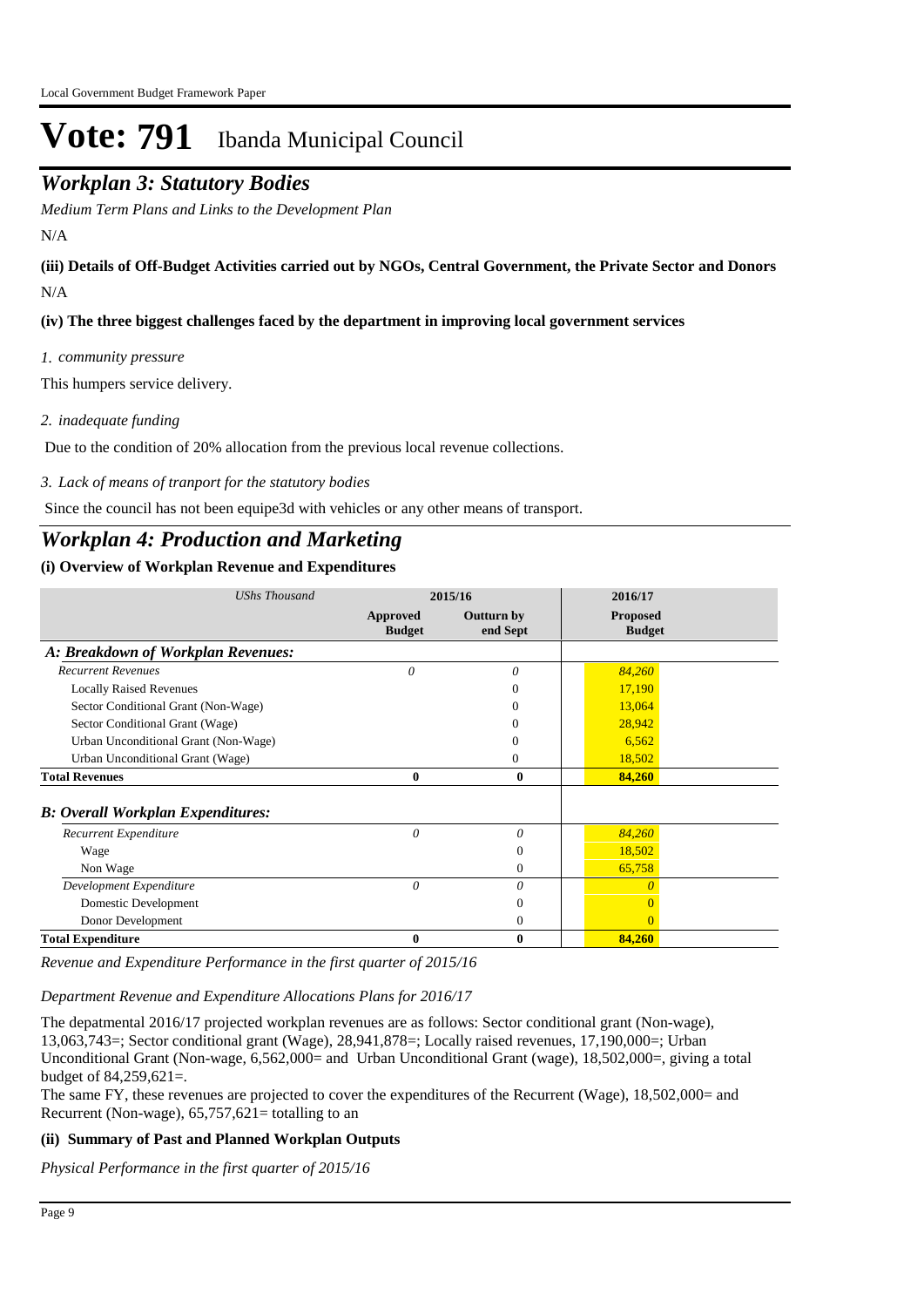## *Workplan 4: Production and Marketing*

#### *Plans for 2016/17 by Vote Function*

In the FY 2016/17 the production and Marketing Department of Ibanda Municipality planned to achieve the following outputs:

Developing Agribusiness and linkages; Promoting tecnology of 7 enterprises of Diary,banana, coffee, poultry piggery, horticulture and annual crops. The targets for these enterprises are 5 farmers for each enterprise for 3 divisions of the Municipality; Control crop diseases control and enhance marketing; livestock health and marketing by inspecting and certifying 20,000 li

#### *Medium Term Plans and Links to the Development Plan*

The targets for these enterprises are 5 farmers for each enterprise for 3 divisions of the Municipality; Control crop diseases control and enhance marketing; livestock health and marketing by inspecting and certifying 20,000 livestock units and maintaining 2 abattoirs. Vaccination and treatment of 3,000 livestock units in 3 divisions; Developing farmer institution development; 20 Commercial Insect farmers promoted; Supporting 3 fish farmers and conducting vermine cotrol in the 3 divisions of the

#### **(iii) Details of Off-Budget Activities carried out by NGOs, Central Government, the Private Sector and Donors**

The Department plans to accommodate the emplementation of Human Nutrtion and the control of HIV /AIDS to promote a heathy communities.

#### **(iv) The three biggest challenges faced by the department in improving local government services**

#### *Pests and Diseases 1.*

Pests and diseases in livestock and crops poses the biggest challenge. Emergence of new diseases in crops and the development of resistance of livestock pests and diseases to treatment is a real threat to the industry.

#### *Climate change 2.*

The treat of climate change was real.It affects planning, production and productivity at implementation level, but most important at farm level. This calls for efforts to ensure resilience and mitigation.

#### *Administrative 3.*

The staffing level gaps in the Production and Marketing Department affects the implementation of the activities and te realisation of outputs.

### *Workplan 5: Health*

| UShs Thousand                       | 2015/16                   |                               | 2016/17                          |  |
|-------------------------------------|---------------------------|-------------------------------|----------------------------------|--|
|                                     | Approved<br><b>Budget</b> | <b>Outturn by</b><br>end Sept | <b>Proposed</b><br><b>Budget</b> |  |
| A: Breakdown of Workplan Revenues:  |                           |                               |                                  |  |
| <b>Recurrent Revenues</b>           | 0                         | 0                             | 560,758                          |  |
| Sector Conditional Grant (Non-Wage) |                           | 0                             | 115,626                          |  |
| Sector Conditional Grant (Wage)     |                           | $\theta$                      | 445,132                          |  |
| <b>Development Revenues</b>         |                           | 0                             | 17.425                           |  |
| Development Grant                   |                           | $\theta$                      | 17,425                           |  |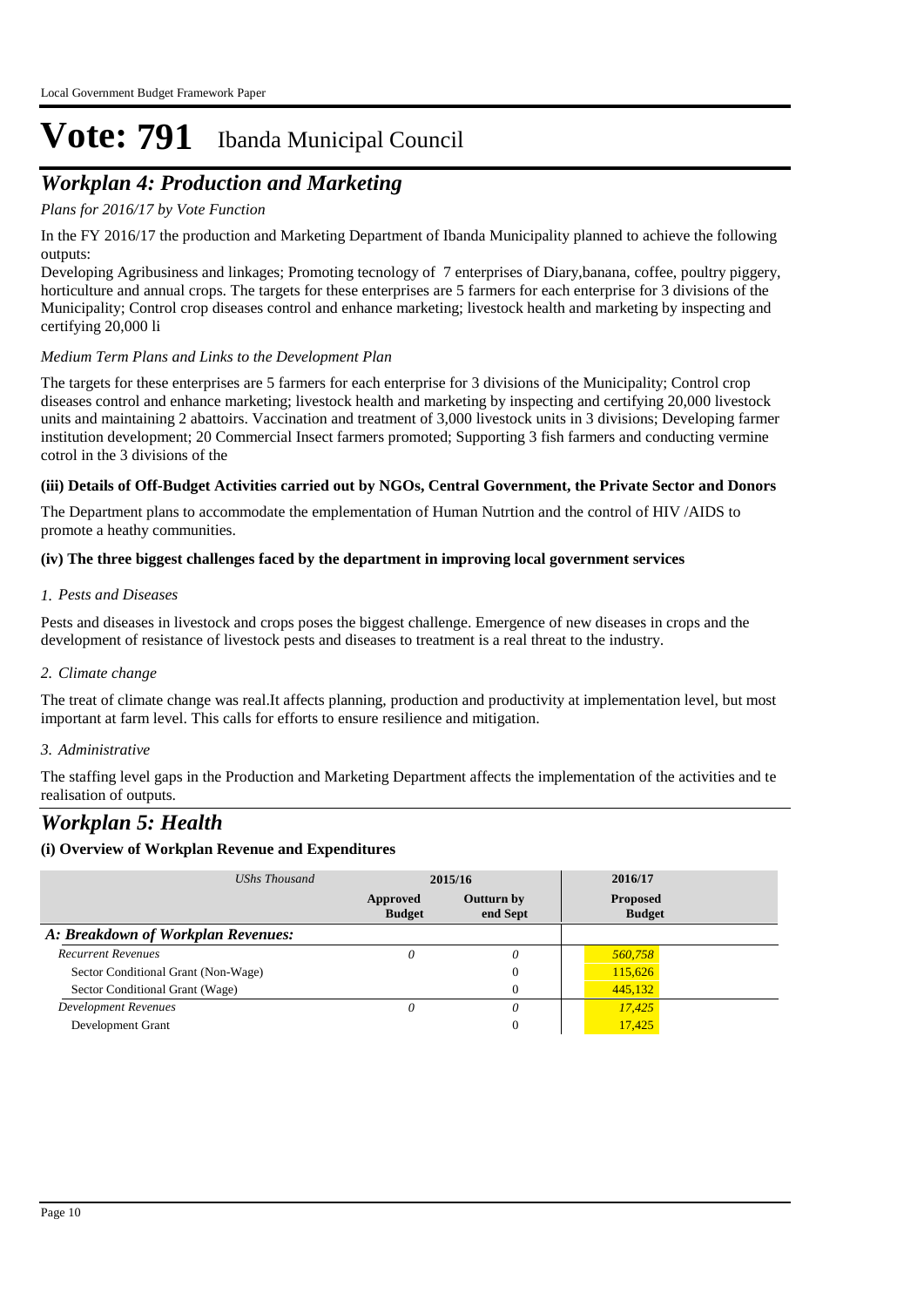## *Workplan 5: Health*

| <b>UShs Thousand</b>                     | 2015/16                   |                               | 2016/17                          |  |
|------------------------------------------|---------------------------|-------------------------------|----------------------------------|--|
|                                          | Approved<br><b>Budget</b> | <b>Outturn by</b><br>end Sept | <b>Proposed</b><br><b>Budget</b> |  |
| <b>Total Revenues</b>                    | 0                         | 0                             | 578,183                          |  |
| <b>B:</b> Overall Workplan Expenditures: |                           |                               |                                  |  |
| Recurrent Expenditure                    | $\theta$                  | $\theta$                      | 560,758                          |  |
| Wage                                     |                           | $\theta$                      |                                  |  |
| Non Wage                                 |                           | $\mathbf{0}$                  | 560,758                          |  |
| Development Expenditure                  | $\theta$                  | $\theta$                      | 17,425                           |  |
| Domestic Development                     |                           | $\theta$                      | 17,425                           |  |
| Donor Development                        |                           | $\Omega$                      | $\Omega$                         |  |
| <b>Total Expenditure</b>                 | 0                         | 0                             | 578,183                          |  |

*Revenue and Expenditure Performance in the first quarter of 2015/16*

*Department Revenue and Expenditure Allocations Plans for 2016/17*

#### **(ii) Summary of Past and Planned Workplan Outputs**

*Physical Performance in the first quarter of 2015/16*

#### *Plans for 2016/17 by Vote Function*

*Medium Term Plans and Links to the Development Plan*

#### **(iii) Details of Off-Budget Activities carried out by NGOs, Central Government, the Private Sector and Donors**

#### **(iv) The three biggest challenges faced by the department in improving local government services**

*1.*

#### *2.*

*3.*

## *Workplan 6: Education*

| UShs Thousand                        |                           | 2015/16                       | 2016/17                          |  |
|--------------------------------------|---------------------------|-------------------------------|----------------------------------|--|
|                                      | Approved<br><b>Budget</b> | <b>Outturn by</b><br>end Sept | <b>Proposed</b><br><b>Budget</b> |  |
| A: Breakdown of Workplan Revenues:   |                           |                               |                                  |  |
| <b>Recurrent Revenues</b>            | 0                         | $\theta$                      | 2,830,080                        |  |
| <b>Locally Raised Revenues</b>       |                           | $\mathbf{0}$                  | 17,190                           |  |
| Sector Conditional Grant (Non-Wage)  |                           | $\Omega$                      | 400,251                          |  |
| Sector Conditional Grant (Wage)      |                           | $\Omega$                      | 2,355,576                        |  |
| Urban Unconditional Grant (Non-Wage) |                           | $\Omega$                      | 6,562                            |  |
| Urban Unconditional Grant (Wage)     |                           | $\Omega$                      | 50,500                           |  |
| Development Revenues                 | 0                         | 0                             | 81,514                           |  |
| Development Grant                    |                           | $\mathbf{0}$                  | 81,514                           |  |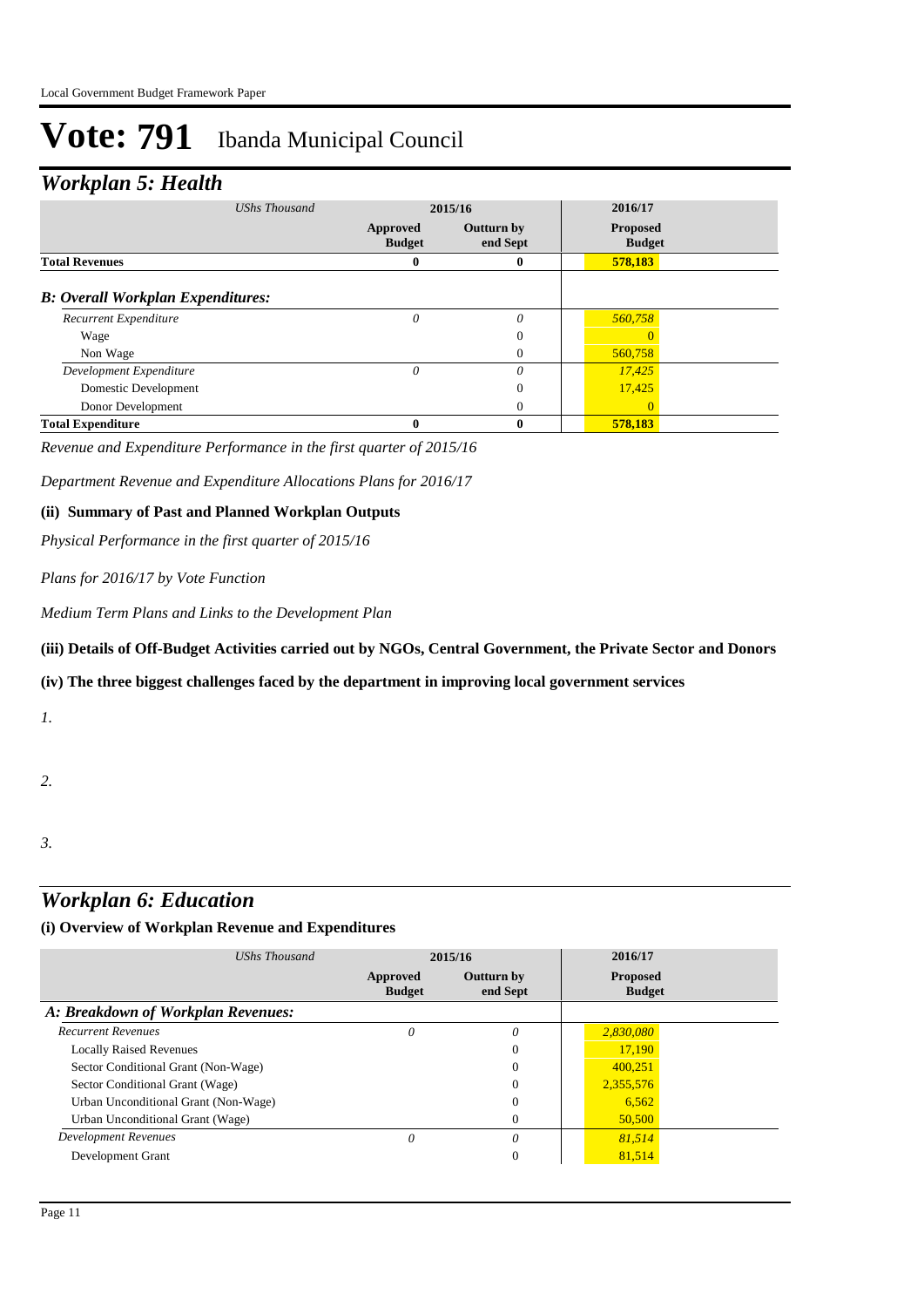### *Workplan 6: Education*

| UShs Thousand                            |                           | 2015/16                       |                                  |  |
|------------------------------------------|---------------------------|-------------------------------|----------------------------------|--|
|                                          | Approved<br><b>Budget</b> | <b>Outturn by</b><br>end Sept | <b>Proposed</b><br><b>Budget</b> |  |
| <b>Total Revenues</b>                    | $\bf{0}$                  | 0                             | 2,911,594                        |  |
| <b>B: Overall Workplan Expenditures:</b> |                           |                               |                                  |  |
| Recurrent Expenditure                    | 0                         | $\theta$                      | 2,830,080                        |  |
| Wage                                     |                           | 0                             | 2,355,576                        |  |
| Non Wage                                 |                           | $\mathbf{0}$                  | 474,503                          |  |
| Development Expenditure                  | $\theta$                  | $\theta$                      | 81,514                           |  |
| Domestic Development                     |                           | 0                             | 81,514                           |  |
| Donor Development                        |                           | 0                             | $\Omega$                         |  |
| <b>Total Expenditure</b>                 | 0                         | 0                             | 2,911,594                        |  |

*Revenue and Expenditure Performance in the first quarter of 2015/16*

#### *Department Revenue and Expenditure Allocations Plans for 2016/17*

The sectors is allocated to 2,830,800,000 shillings as unconditional grant wage of 50,500,000,un conditional non wage 6562000,sector condition non wage 400,251,000,and local revenue of 17,190,000

#### **(ii) Summary of Past and Planned Workplan Outputs**

*Physical Performance in the first quarter of 2015/16*

#### *Plans for 2016/17 by Vote Function*

The sector is planned to coordinate education activities,reports prepared and submitted,slaries for the sector paid, 2classrooms blocks constructed in primary schools,4 latrines constructed and chairs supplied to schools,special needs education coordinated,government programmes and project among others

#### *Medium Term Plans and Links to the Development Plan*

Coordinating education activities and submission of central government line ministries,holding HIV/AID advocacy,education staff paid schools inspected and class rooms constructed among others.

#### N/A **(iii) Details of Off-Budget Activities carried out by NGOs, Central Government, the Private Sector and Donors**

#### **(iv) The three biggest challenges faced by the department in improving local government services**

#### *Inadequate funding 1.*

Funds allocated to the sector activities are limited and need for increament.

#### *Lack of means of transport in the sector 2.*

The inspection section requires means of transport which is not in place and hard to purchase from the allocated funds.

*3.*

### *Workplan 7a: Roads and Engineering*

| UShs Thousand                      | 2015/16                   |                        | 2016/17                          |  |
|------------------------------------|---------------------------|------------------------|----------------------------------|--|
|                                    | Approved<br><b>Budget</b> | Outturn by<br>end Sept | <b>Proposed</b><br><b>Budget</b> |  |
| A: Breakdown of Workplan Revenues: |                           |                        |                                  |  |
| <b>Recurrent Revenues</b>          |                           |                        | 104.879                          |  |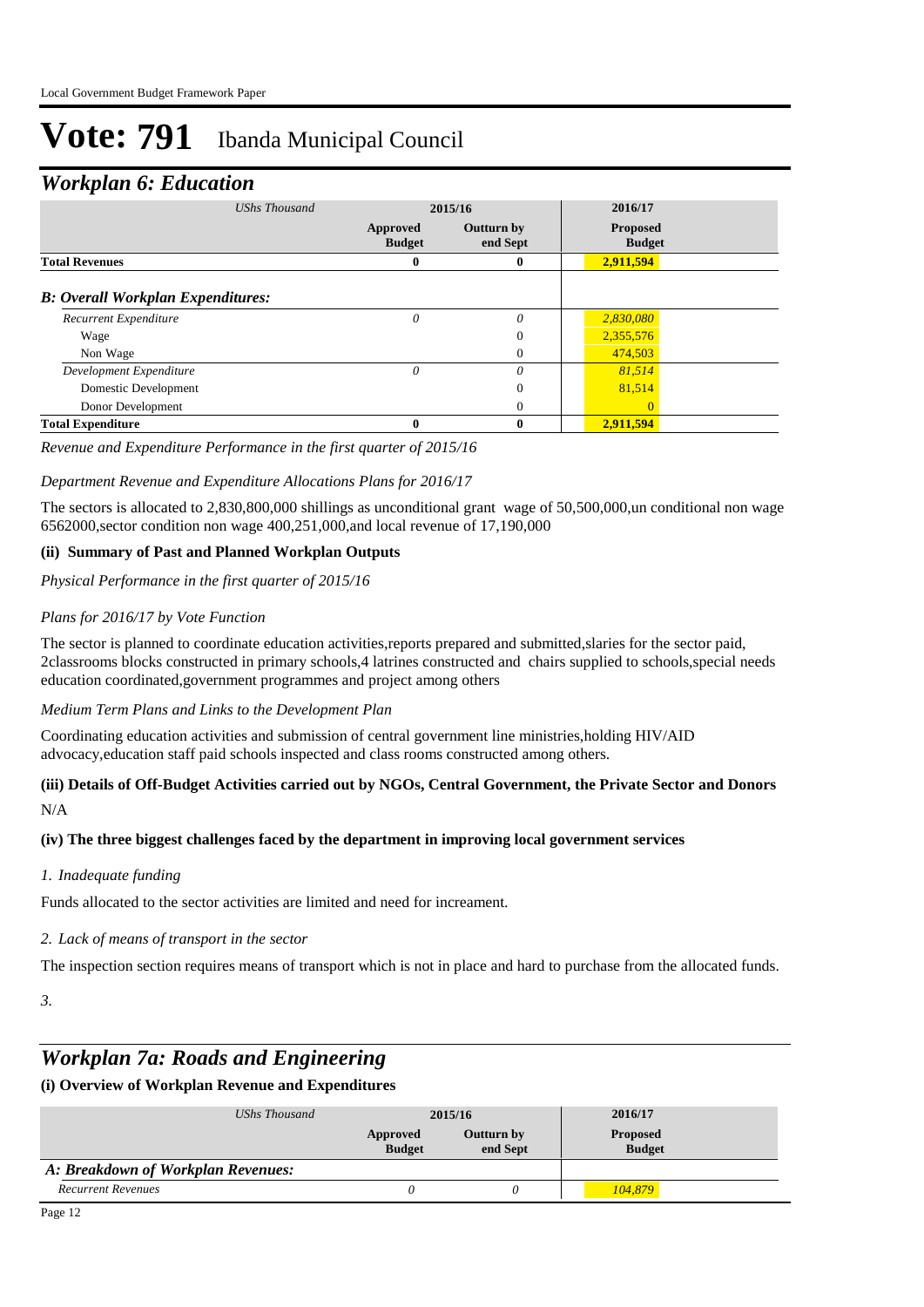## *Workplan 7a: Roads and Engineering*

|                                                    | $\sim$                           |                        |                                  |  |
|----------------------------------------------------|----------------------------------|------------------------|----------------------------------|--|
| <b>UShs Thousand</b>                               | 2015/16                          |                        | 2016/17                          |  |
|                                                    | <b>Approved</b><br><b>Budget</b> | Outturn by<br>end Sept | <b>Proposed</b><br><b>Budget</b> |  |
| Unspent balances - Locally Raised Revenues         |                                  |                        | 34,380                           |  |
| Urban Unconditional Grant (Non-Wage)               |                                  | $_{0}$                 | 29,999                           |  |
| Urban Unconditional Grant (Wage)                   |                                  | 0                      | 40,500                           |  |
| <b>Development Revenues</b>                        | $\theta$                         | 0                      | 81,210                           |  |
| Urban Discretionary Development Equalization Grant |                                  | 0                      | 81,210                           |  |
| <b>Total Revenues</b>                              | 0                                | $\bf{0}$               | 186,089                          |  |
| <b>B: Overall Workplan Expenditures:</b>           |                                  |                        |                                  |  |
| Recurrent Expenditure                              | $\theta$                         | $\theta$               | 104,879                          |  |
| Wage                                               |                                  | $\Omega$               | 40,500                           |  |
| Non Wage                                           |                                  | $\theta$               | 64,379                           |  |
| Development Expenditure                            | $\theta$                         | 0                      | 81,210                           |  |
| Domestic Development                               |                                  | $\overline{0}$         | 81,210                           |  |
| Donor Development                                  |                                  | $\theta$               | $\Omega$                         |  |
| <b>Total Expenditure</b>                           | 0                                | $\bf{0}$               | 186,089                          |  |

*Revenue and Expenditure Performance in the first quarter of 2015/16*

#### *Department Revenue and Expenditure Allocations Plans for 2016/17*

The Department expects to receive is expecting to receive Ugx 186, 089,000 of which Ugx 34,380,000 shally be from the local revenue, Ugx29,999,000 shall be urban unconditional grant (Non Wage), Ugx40,500,000 shall be conditonal grant (Wage) and Government development fund (conditional Urban equalisation) of Ugx 81,210,000=

#### **(ii) Summary of Past and Planned Workplan Outputs**

*Physical Performance in the first quarter of 2015/16*

#### *Plans for 2016/17 by Vote Function*

The department expects to work on the following; six Community Based road maintenance promotion at word level will be done, Community access roads maintained 25km, Urban roads resealed in Bufunda Division 4, Length in Km of urban unpaved roads rehabilitated 45, Urban Unpaved roads for lower local sectors maintained 45, and 6 bottlenecks will be cleared on community Access Roads.

#### *Medium Term Plans and Links to the Development Plan*

Works and Transport is identified as a key enabler of structural transformation in the National Development Plan (NDP) II. The NDP Objective 2 is to increase the stock and quality of strategic infrastructure to accelerate the country's competitiveness.

The NDP II emphasizes the importance of the road network "which accounts for about 90 percent of the volume of freight and human movement, and is by far the commonest mode of transport." It targets an average paved road density of 100 KM per 1000

#### **(iii) Details of Off-Budget Activities carried out by NGOs, Central Government, the Private Sector and Donors**

The department expects to receive continued support under Uganda Road Fund for rehabilitation of 40.6km (routine manual) of urban access roads, Annual mechanised maintenance of Buzaabo road (0.4km) and periodic maintenance (sealing, drainage works and edge repairs) of Kibubura, Mpiira and Jubilee streets (3.2km)

#### **(iv) The three biggest challenges faced by the department in improving local government services**

#### *Delayed release of funds 1.*

The Delay of road funds has greatly affected routine maintainance activities hence detorialation of road networks.

#### *High maintenance costs due to the terrain 2.*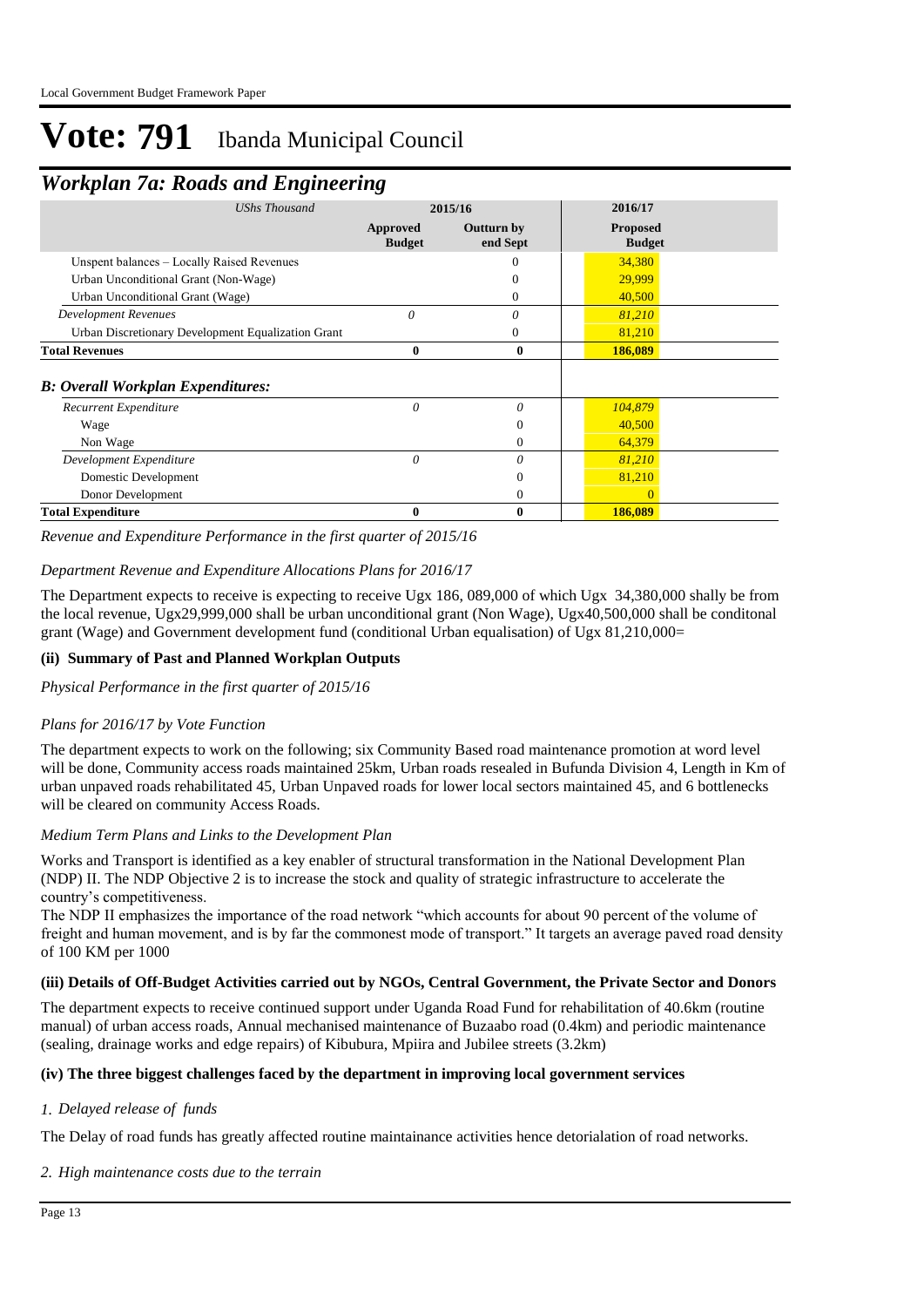## *Workplan 7a: Roads and Engineering*

The Municipal is surrounding Ibanda hill and during the rainy season all water from the hill drains to town hence damaging roads and drainage channels.

#### *Inadequate staff 3.*

The inability to recruit and retain enough technical staff has also affected the performance of the sector.

### *Workplan 7b: Water*

#### **(i) Overview of Workplan Revenue and Expenditures**

*Revenue and Expenditure Performance in the first quarter of 2015/16*

*Department Revenue and Expenditure Allocations Plans for 2016/17*

#### **(ii) Summary of Past and Planned Workplan Outputs**

*Physical Performance in the first quarter of 2015/16*

*Plans for 2016/17 by Vote Function*

*Medium Term Plans and Links to the Development Plan*

**(iii) Details of Off-Budget Activities carried out by NGOs, Central Government, the Private Sector and Donors** 

#### **(iv) The three biggest challenges faced by the department in improving local government services**

*1.*

*2.*

*3.*

## *Workplan 8: Natural Resources*

| UShs Thousand                        | 2015/16                   |                        | 2016/17                          |  |
|--------------------------------------|---------------------------|------------------------|----------------------------------|--|
|                                      | Approved<br><b>Budget</b> | Outturn by<br>end Sept | <b>Proposed</b><br><b>Budget</b> |  |
| A: Breakdown of Workplan Revenues:   |                           |                        |                                  |  |
| <b>Recurrent Revenues</b>            |                           | 0                      | 63,698                           |  |
| <b>Locally Raised Revenues</b>       |                           | 0                      | 28,650                           |  |
| Sector Conditional Grant (Non-Wage)  |                           | $\Omega$               | 106                              |  |
| Urban Unconditional Grant (Non-Wage) |                           | 0                      | 9,845                            |  |
| Urban Unconditional Grant (Wage)     |                           | 0                      | 25,097                           |  |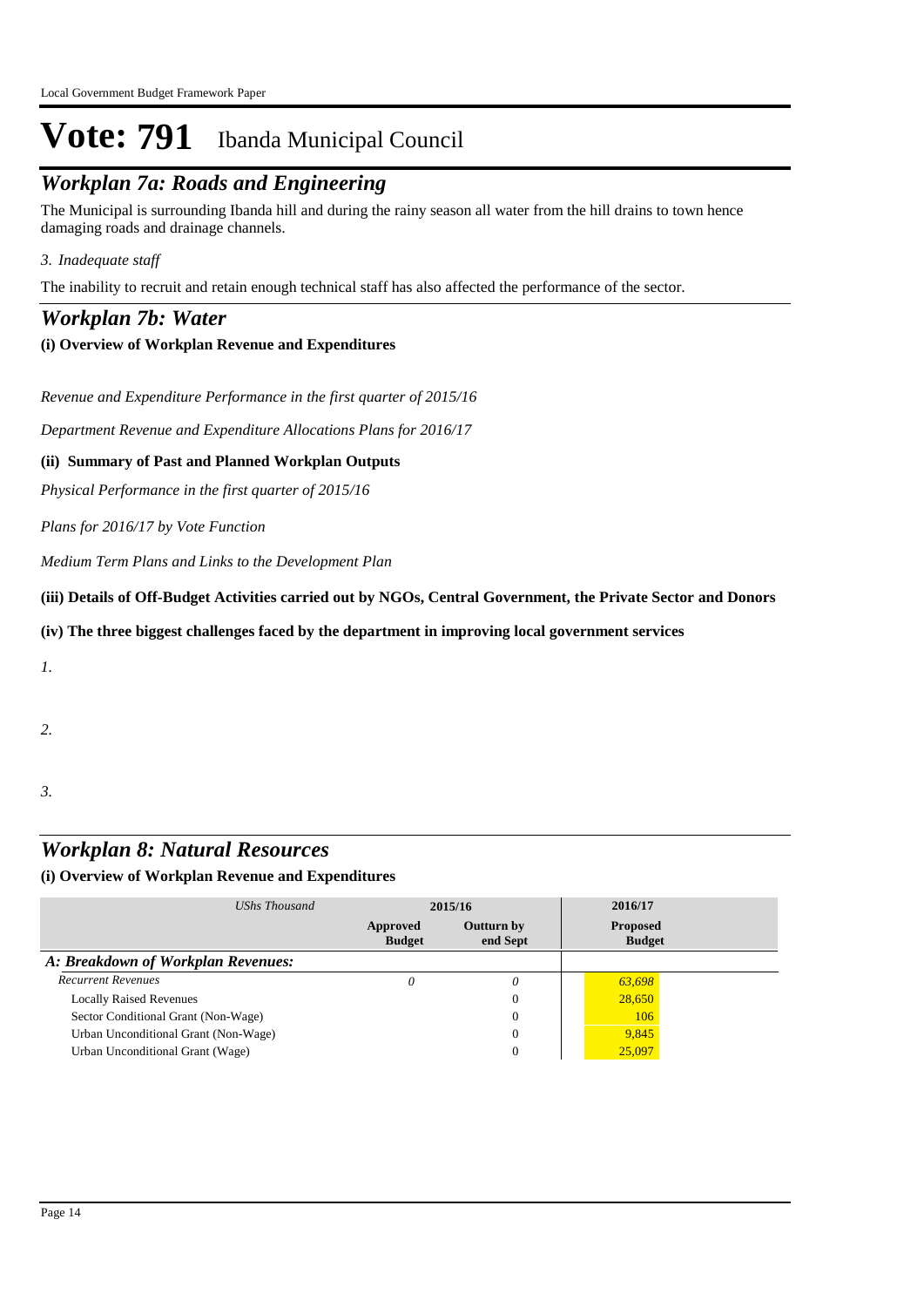### *Workplan 8: Natural Resources*

| <b>UShs Thousand</b>                     | 2015/16                   |                               | 2016/17                          |  |
|------------------------------------------|---------------------------|-------------------------------|----------------------------------|--|
|                                          | Approved<br><b>Budget</b> | <b>Outturn by</b><br>end Sept | <b>Proposed</b><br><b>Budget</b> |  |
| <b>Total Revenues</b>                    | 0                         | 0                             | 63,698                           |  |
| <b>B: Overall Workplan Expenditures:</b> |                           |                               |                                  |  |
| Recurrent Expenditure                    | 0                         | 0                             | 63,698                           |  |
| Wage                                     |                           | $\Omega$                      | 25,097                           |  |
| Non Wage                                 |                           | 0                             | 38,601                           |  |
| Development Expenditure                  | $\theta$                  | 0                             |                                  |  |
| Domestic Development                     |                           | 0                             |                                  |  |
| Donor Development                        |                           | $\Omega$                      |                                  |  |
| <b>Total Expenditure</b>                 | 0                         | 0                             | 63,698                           |  |

#### *Revenue and Expenditure Performance in the first quarter of 2015/16*

#### *Department Revenue and Expenditure Allocations Plans for 2016/17*

Amount of Ugx 63,698,558 is expected as the total budget for the department both at te Municipal and LLGs. The revenue will be from cetral government transfers as urban Conditional grant wage 25,097,000=, urban unconditoonal grant non wage 9,845,000=, Locally raised revenue will be 28,650,000= and Sector Conditional Grant (Non-Wage) will be 105,558= No funds have been allocated for Mulit-sectoral transfers.

#### **(ii) Summary of Past and Planned Workplan Outputs**

*Physical Performance in the first quarter of 2015/16*

#### *Plans for 2016/17 by Vote Function*

#### The Sector plans to perform the following activities;

Planting and maintainance of 10ha of trees by both communities and institutions, 300 Stakeholders will be trained and sensitized in Environmental related issues, 3 Monitoring and Evaluation of Environmental Compliance exercises will be carried out, 20 disputes will be settled and routine Infrastructure Planning inspections are planned to be carried out in the upcoming traading centres. Coordination of the sector will also be carried out.

#### *Medium Term Plans and Links to the Development Plan*

The sub-sector targets over the next five years are: increase wetland ecosystem coverage to atleast 12 percent; increase the percentage of forest cover; ensure 20 percent increment in local coordination and monitoring of the implementation of national and international standards andcommitmentsand implementation of the nationAL Climate Changestrategy by the FY 2019/20 and ensure environmental compliance by the FY 2019/202o

#### N/A **(iii) Details of Off-Budget Activities carried out by NGOs, Central Government, the Private Sector and Donors**

#### **(iv) The three biggest challenges faced by the department in improving local government services**

#### *Bush burning of tree plantations 1.*

Individuals tend to set fire in disguise of generating new pastures especially in dry seasons which end up destroying forest plantations. This has discuouraged most of the private individuals who establish their own forest plantations.

#### *Forest and wetland degradation through enchroachment 2.*

There is rampant cutting of trees and uprooting the newly planted trees on both institutional land and private plantations which has led to denudation of the environment. Wetlands have been enchroached in search of land for agriculture and construction.

#### *Low attitude towards environmental management 3.*

People have low attitude towards environmental management. They don't care about the future generation and look on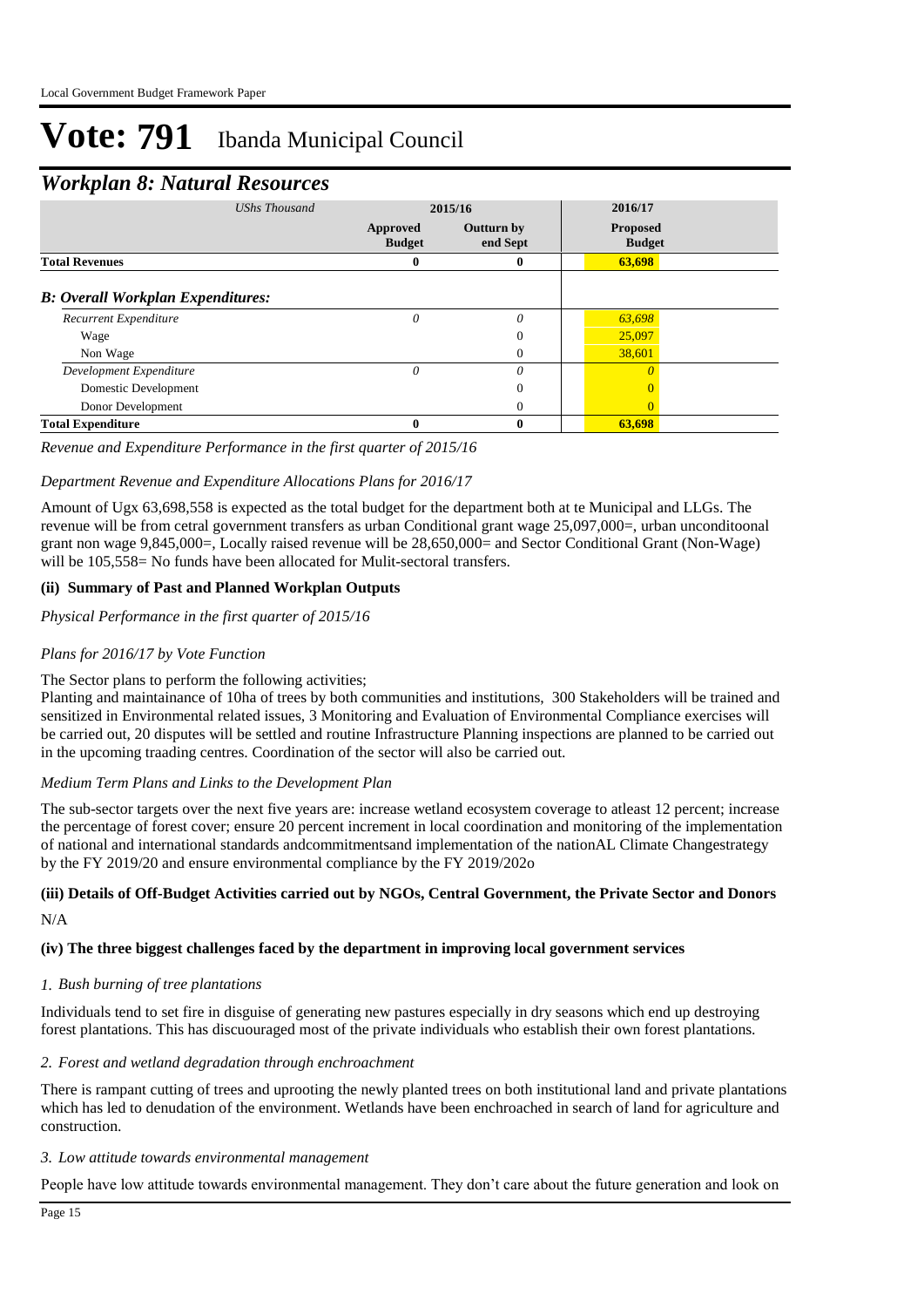### *Workplan 8: Natural Resources*

as other individuals are destroying the environment.

### *Workplan 9: Community Based Services*

#### **(i) Overview of Workplan Revenue and Expenditures**

| <b>UShs Thousand</b>                     | 2015/16                   |                        | 2016/17                          |  |
|------------------------------------------|---------------------------|------------------------|----------------------------------|--|
|                                          | Approved<br><b>Budget</b> | Outturn by<br>end Sept | <b>Proposed</b><br><b>Budget</b> |  |
| A: Breakdown of Workplan Revenues:       |                           |                        |                                  |  |
| <b>Recurrent Revenues</b>                | $\theta$                  | $\theta$               | 81,352                           |  |
| <b>Locally Raised Revenues</b>           |                           |                        | 17,190                           |  |
| Sector Conditional Grant (Non-Wage)      |                           | 0                      | 16,253                           |  |
| Urban Unconditional Grant (Non-Wage)     |                           | 0                      | 16,409                           |  |
| Urban Unconditional Grant (Wage)         |                           | 0                      | 31,500                           |  |
| <b>Total Revenues</b>                    | 0                         | $\bf{0}$               | 81,352                           |  |
| <b>B: Overall Workplan Expenditures:</b> |                           |                        |                                  |  |
| Recurrent Expenditure                    | 0                         | $\theta$               | 81,352                           |  |
| Wage                                     |                           | $\overline{0}$         | 31,500                           |  |
| Non Wage                                 |                           | $\Omega$               | 49,852                           |  |
| Development Expenditure                  | $\theta$                  | $\theta$               |                                  |  |
| Domestic Development                     |                           | $\Omega$               |                                  |  |
| Donor Development                        |                           | $\theta$               |                                  |  |
| <b>Total Expenditure</b>                 | 0                         | $\bf{0}$               | 81,352                           |  |

*Revenue and Expenditure Performance in the first quarter of 2015/16*

#### *Department Revenue and Expenditure Allocations Plans for 2016/17*

Community Based services was allocated urban unconditional non wage 16,409,000,urban unconditional wage 31,500,000,sector conditonal grant 16,253,000 and local raised reised revenues 17,190,000 respectively.

#### **(ii) Summary of Past and Planned Workplan Outputs**

*Physical Performance in the first quarter of 2015/16*

#### *Plans for 2016/17 by Vote Function*

The key out put areas include probation and welfare support, Community development services, Gender Main streaming, Children and youth services, adult leaning and support to youth councils among other activities.

*Medium Term Plans and Links to the Development Plan*

S

#### **(iii) Details of Off-Budget Activities carried out by NGOs, Central Government, the Private Sector and Donors**

na

#### **(iv) The three biggest challenges faced by the department in improving local government services**

*1.*

*2.*

*3.*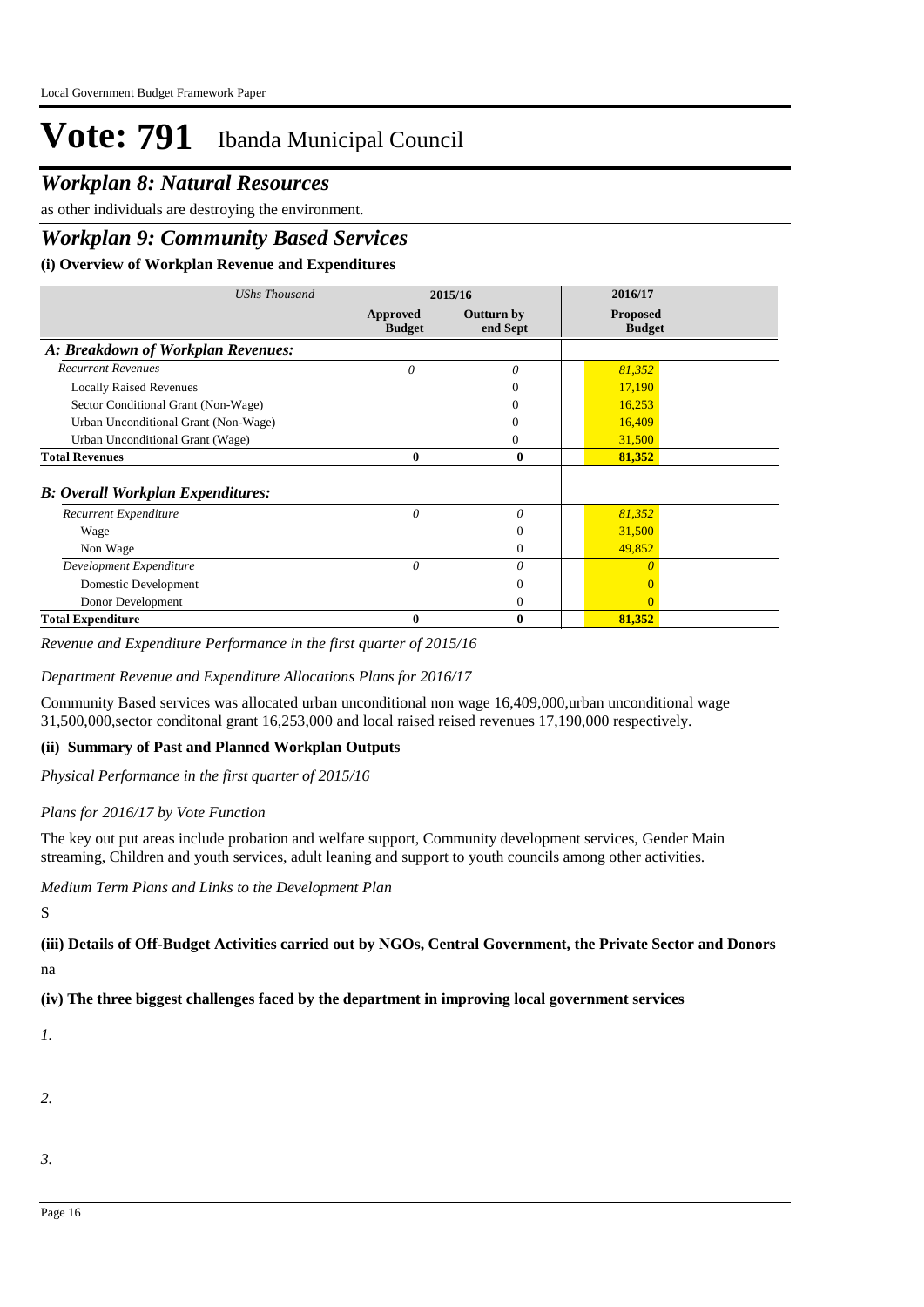### *Workplan 9: Community Based Services*

### *Workplan 10: Planning*

#### **(i) Overview of Workplan Revenue and Expenditures**

| <b>UShs Thousand</b>                     | 2015/16                   |                        | 2016/17                          |  |
|------------------------------------------|---------------------------|------------------------|----------------------------------|--|
|                                          | Approved<br><b>Budget</b> | Outturn by<br>end Sept | <b>Proposed</b><br><b>Budget</b> |  |
| A: Breakdown of Workplan Revenues:       |                           |                        |                                  |  |
| <b>Recurrent Revenues</b>                | $\theta$                  | $\theta$               | 88,487                           |  |
| <b>Locally Raised Revenues</b>           |                           | 0                      | 68,761                           |  |
| Urban Unconditional Grant (Non-Wage)     |                           | 0                      | 19,726                           |  |
| <b>Total Revenues</b>                    | $\bf{0}$                  | $\bf{0}$               | 88,487                           |  |
| <b>B: Overall Workplan Expenditures:</b> |                           |                        |                                  |  |
| Recurrent Expenditure                    | $\theta$                  | $\theta$               | 88,487                           |  |
| Wage                                     |                           | $\overline{0}$         |                                  |  |
| Non Wage                                 |                           | $\Omega$               | 88,487                           |  |
| Development Expenditure                  | $\theta$                  | $\theta$               |                                  |  |
| Domestic Development                     |                           | $\Omega$               |                                  |  |
| Donor Development                        |                           | $\mathbf{0}$           | $\Omega$                         |  |
| <b>Total Expenditure</b>                 | 0                         | $\mathbf{0}$           | 88,487                           |  |

*Revenue and Expenditure Performance in the first quarter of 2015/16*

#### *Department Revenue and Expenditure Allocations Plans for 2016/17*

The panning sector has been allocated 88,487,000 will be spent on the preparation of municipal development plan,conducting performance assessment,preapation of annual workplan and assisting the LLGs and sectors and monitoring of government programmes,projects and activities,undertaking population activities etc.

#### **(ii) Summary of Past and Planned Workplan Outputs**

*Physical Performance in the first quarter of 2015/16*

*Plans for 2016/17 by Vote Function*

#### *Medium Term Plans and Links to the Development Plan*

Conducting participatory planning meetings,coordinating preparation of EIAfor projects,production of integrated annaula and development plan,performance assessment and monitoring and evaluation of government projects and programmes.

#### **(iii) Details of Off-Budget Activities carried out by NGOs, Central Government, the Private Sector and Donors**

#### **(iv) The three biggest challenges faced by the department in improving local government services**

*1.*

*2.*

*3.*

## *Workplan 11: Internal Audit*